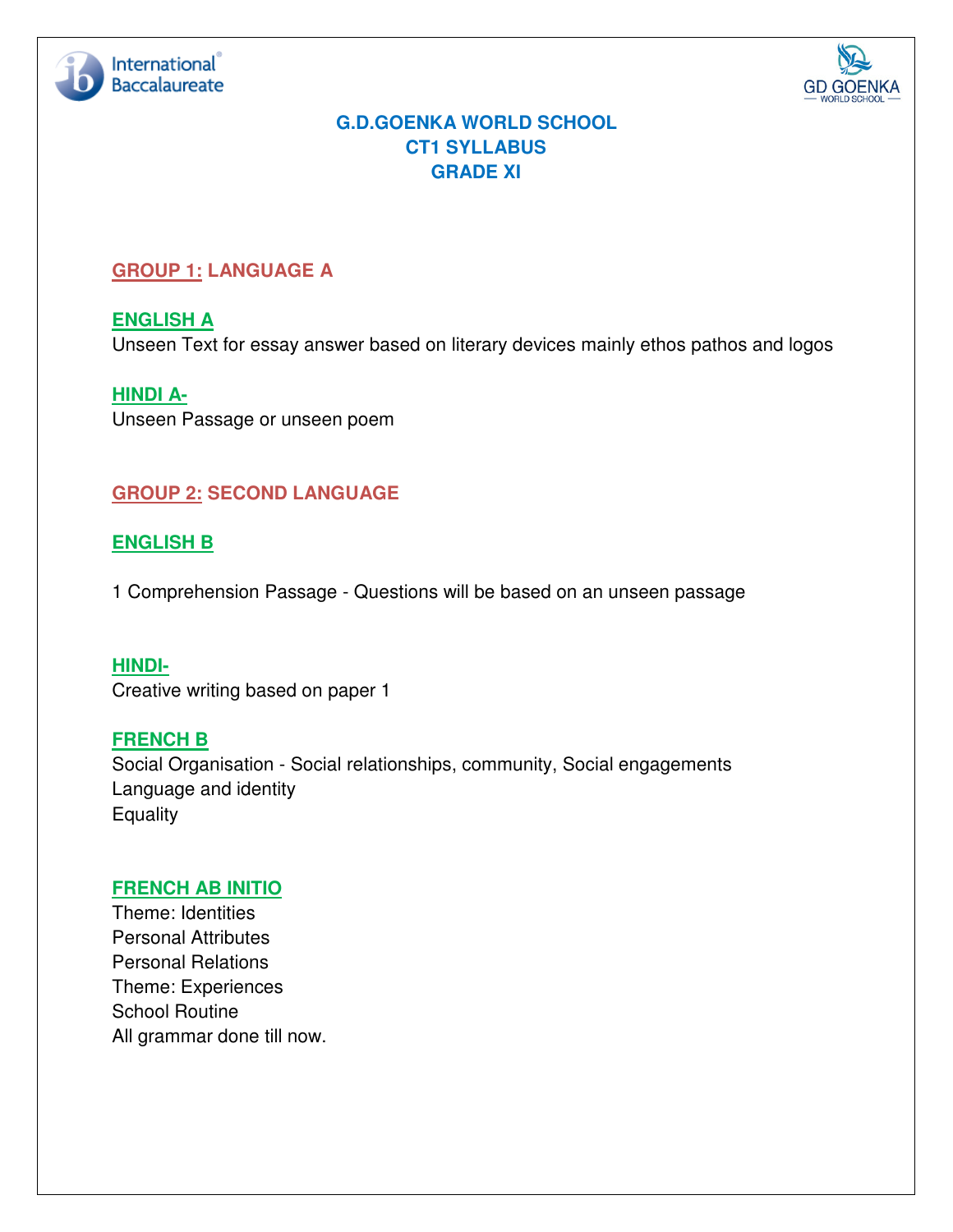



## **SPANISH B**

Tema: Identidades Sub tema: culturas y tradiciones

### **SPANISH AB INITIO**

- 1. Greetings
- 2. SER/Estar/Hay
- 3. LLAMARSE/TENER/VIVIR
- 4. La escuela
- 5. La clase
- 6. En mi mochila
- 7. Mi familia
- 8. Self Introduction
- 9. Date
- 10. All the topics and vocabularies done till date in class
- 11. Letter writing to your friend.

**GERMAN B**  Medien und Technologie

## **GROUP 3: INDIVIDUALS AND SOCIETIES**

#### **ECONOMICS**

Chapter 1: The foundations of economics

- Chapter 2: Competitive markets
- Chapter 3 : Elasticities

# **PSYCHOLOGY**

- 1. Introduction to psychology
- 2. Research methods: quantitative and qualitative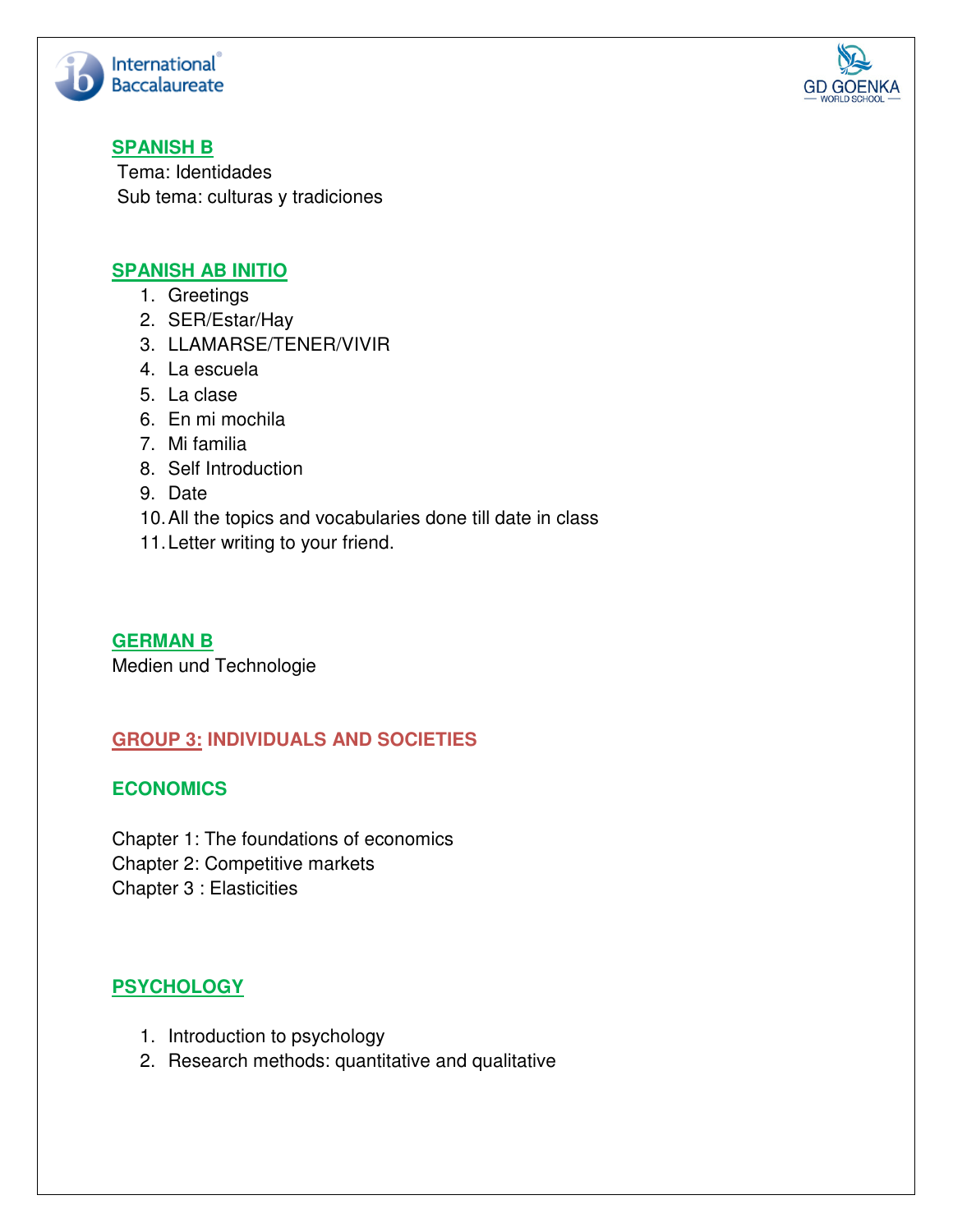



#### **BUSINESS & MANAGEMENT**

1.1 Introduction to business management

1.2 Types of Organization

### **ITGS**

 Hardware , Software, Network, Reliability, integrity and Security For reference https://www.itgstextbook.com

## **GROUP 4: EXPERIMENTAL SCIENCES**

## **BIOLOGY**

Unit 1: Cell Biology -1.1, 1.2, 1.3

**CHEMISTRY**  Unit 1. Stoichiometric relationship Unit 2. Atomic structure

## **ENVIRONMENTAL SYSTEMS AND SOCIETIES**

1.2 Systems and models 1.3 Energy and equilibria 1.5 Human and pollution

**PHYSICS** Physics: Topic 2 Mechanics

## **COMPUTER SCIENCE**

Topic 1- System Fundamentals